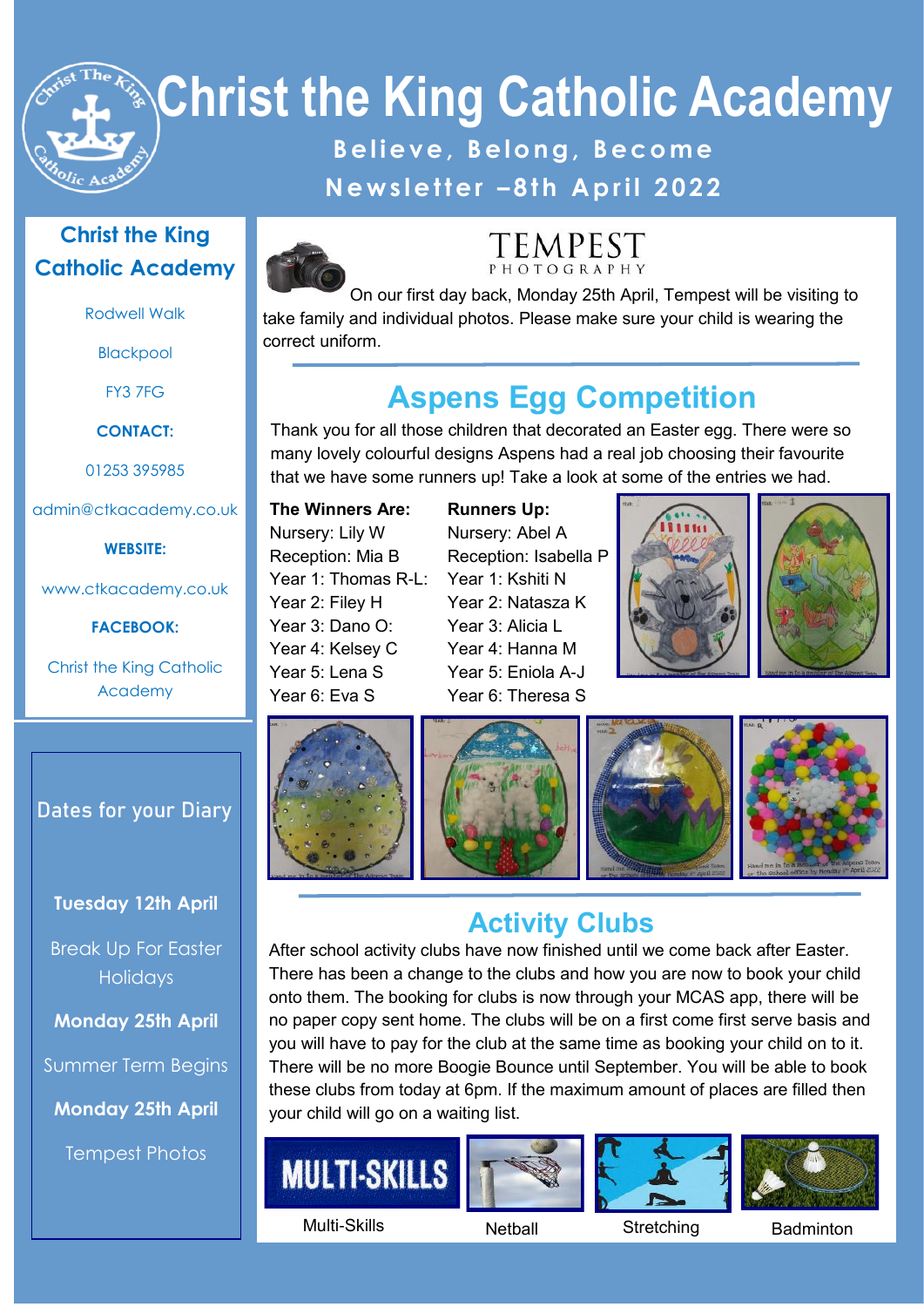# **Christ the King Catholic Academy B e l i e v e , B e l o n g , B e c o m e**

#### **N e w s l e t t e r – 8 t h Ap r i l 2 02 2**

## **Golden Book Assembly**

Congratulations to all those that received a certificate this week.

**Nursery**– Anastasia B for showing lovely behaviour and sharing with her friends. Well done Anastasia we are very proud of you!

Ola C for beginning to make new friends and coming in to school with a smile. Keep it up Ola, what a super star! **Reception**– Lincoln R for some excellent independent writing - you impressed all of your teachers!

Ayarlah F-G for trying so hard to improve her writing. I was so impressed with your independent sentence work this week

**Year 1**– Adam S for your fantastic reading and expression during our Guided Reading sessions. Adam is really impressing his teachers and all the children in his class.

Maja K for such an improvement in your confidence over the last half term. Maja is now ready to join in with all of our class discussions and will give answers on the carpet in every lesson. She is able to discuss things with her partner and always has a smile on her face. We are really proud of you Maja for making this change. Well done! :)

**Year 2**– Lottie H for showing maturity in lessons and thinking about how to help the adults in the room. Miss Jackson was working with a child and Lottie noticed that children kept coming out to Miss to ask her questions. Lottie used her initiative and told the children what they should be doing next so that Miss Jackson could continue working with the child. What a huge help you are Lottie!

Olivia K for really taking her time when making some art work for stations of the cross. Olivia showed lots of patience and didn't rush her painting. Well done Olivia!

**Year 3**– Kohiin U-F. Kohiin has worked really hard this week planning his story based on Woof (in which a boy turns into a dog)

Keaton C Keaton has worked really hard this week planning his story based on Woof (in which a boy turns into a dog)

**Year4**– Mia J. Mia is in the Golden Book for her sense of humour on April Fool's Day. She is a very sensible young lady, which was shown in her actions. Well Done Mia.

Hallie W. Hallie is back in the Golden Book for her determination to succeed. She has struggled in an area of maths and been relentless in understanding the concept of equivalent fractions. Keep up this thirst for knowledge Hallie - Well Done,.

**Year 5**– Lucy-Rose A. NOMINATED BY MISS CALVERT - For being so supportive of all the members in CTK Dance. Lucy Rose has decided to create certificates for children who are really working hard in our dance club. She went home and created these by herself. Thank you Lucy Rose for being so thoughtful.

Beatrice ML for working really hard on your spellings - it was so lovely to see how proud you were and we are too! Well done & keep it up!

Riah F-W. Riah - you are wowing us with how hard you are working. You give every subject 100% effort and are really challenging yourself - well done!

**Year 6**– Lilah O for making an active effort with revision for SATs. Lilah has spent time making posters and practising SATs questions, this is really paying off. She is a role model for others to follow. Well done Lilah Kai T-M For a focused effort with his writing. Kai has used some excellent description in his story and Miss Hilton has been so pleased with him.





Ayarlah F-G & Lincoln R  $\overline{A}$  Anastasia B Well done to you all.

#### **Wonderful Wednesday**

Our wonderful Wednesday names this week are: Year 1 Brendan F & Tegan D Year 2 Filey H & Zuzanna P Year 3 Emily A & Bobby-Joe L Year 4 Hanna M & Nicola O Year 5 Layla K & Thomas A Year 6 Aiden N & Tallulah H

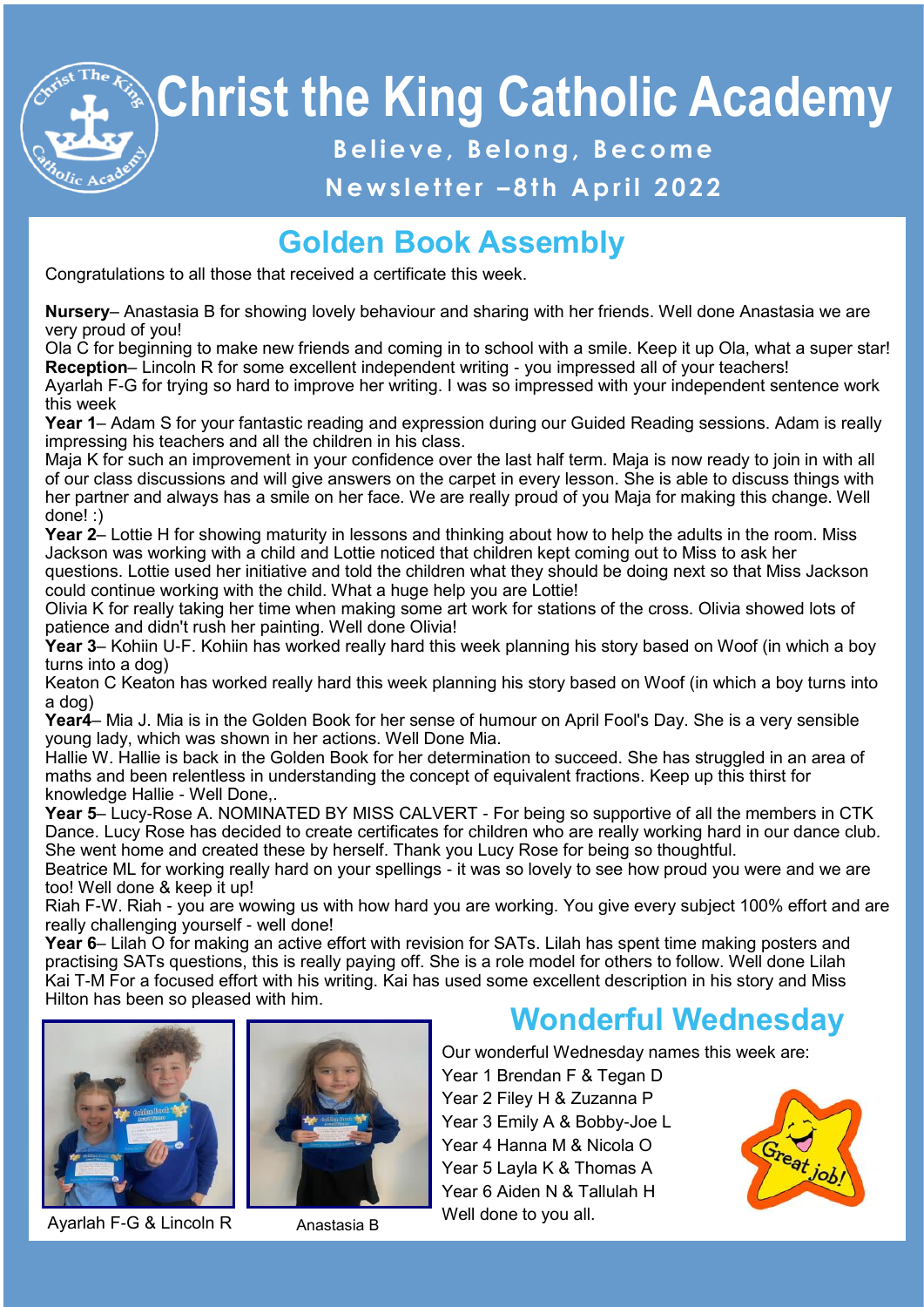

# **Christ the King Catholic Academy**

**B e l i e v e , B e l o n g , B e c o m e**

<u>**Newsletter -8th April 2022**</u>

### **Dojo Communication**

Class Dojo is a really useful tool for many reasons, including communication. When receiving messages through the platform, members of staff will respond at an appropriate time. Please be mindful that if messages are sent on evenings, weekends or holidays, parents should not expect a response at the time. Please wait until teachers are back in school hours for a reply to any messages.

## **Assembly**

This week Boathouse came to CTK to share our assembly. We watched a video and heard all about the wonderful activities the group are offering over the holidays (in our school!!). Look out for the Boathouse flyer and get booked on!







### **HRSE**

**Black below Black below the School Photophology Consultation.** Thank you to those parents who have engaged with the consultation document earlier this half term exploring how our curriculum covers aspects of relationship education. This adapted scheme of learning will be launched in the summer term. There are some parents that have asked specific questions and those parents will be contacted individually next week. Thank you for your comments, considerations and suggestions. It has been a useful and effective consultation.

### **Nursery News**

The children have been retelling the story of the hungry caterpillar this week and were excited to see the butterflies come out of their cocoons. They have also been practising their catching and throwing skills in PE and learning all about Easter and the journey Jesus made in RE.



## **E-SAFETY ALERT TO PARENTS**

This is Huggy Wuggy- a sinister character that children are coming across online. Parents are being urged not to let their children watch terrifying TikTok and YouTube videos of the killer teddy. The bear sings about ''hugging and killing'' and asks those watching to ''take their last breath''. One line says: ''I could hug you here forever, till you breathe your last breath together.'' It continues: ''My teeth sharp and ready, in my grasp, yeah they're deadly.''